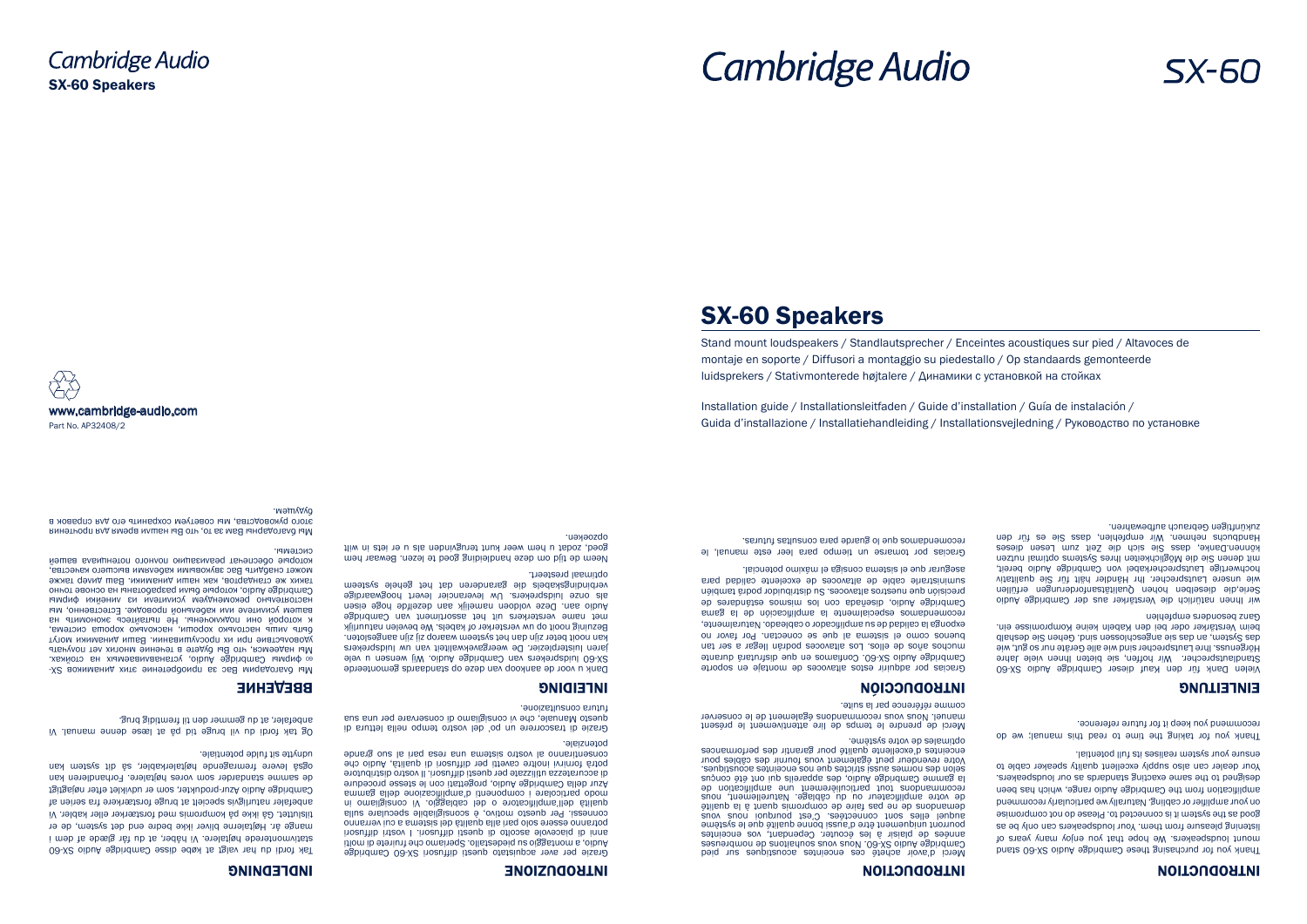To obtain warranty service, please contact the Cambridge Audio authorised dealer from which you purchased this product. If your dealer is not equipped to perform the repair of your Cambridge Audio product, it can be returned by your dealer to Cambridge Audio or an authorised Cambridge Audio service agent. You will need to ship this product in either its original packaging or packaging affording an equal degree of protection.

This Warranty does not cover cosmetic damage or damage due to acts of God, accident, misuse, abuse, negligence, commercial use, or modification of, or to any part of, the product. This Warranty does not cover damage due to improper operation, maintenance or installation, or attempted repair by anyone oberbrough and the word of the street of the street of the street street and with the street of the street of o<br>Io do the street of all the street of the street of the street of the street of the Warranty. This Warranty<br>S

Proof of purchase in the form of a bill of sale or receipted invoice, which is evidence that this product is within the warranty period, must be presented to obtain warranty service.

This Warranty is invalid if (a) the factory-applied serial number has been altered or removed from this product or (b) this product was not purchased from a Cambridge Audio authorised dealer. You may call Cambridge Audio or your local country Cambridge Audio distributor to confirm that you have an unaltered serial number and/or you purchased from a Cambridge Audio authorised dealer.

LHE COMSNWER' CYMBRIDGE YNDIO SHYTT MOL BE FIYBFE LOB YMA INCIDEMLYT OB COMSEÓNEMLIYT<br>KEÐYIKS OK KEÞFYCEWEMLS YS ÞKOAIDED NMDEK LHIS MYKKYMLA YKE LHE EXCFNSIAE KEWEDA OL DAMAGES FOR BREACH OF ANY EXPRESS OR IMPLIED WARRANTY IN THIS PRODUCT. EXCEPT TO THE AND IMPLIED WARRANTIES WHATSOEVER INCLUDING, BUT NOT LIMITED TO, THE WARRANTY OF<br>EXTENT PROHIBITED BY LAW, THIS WARRANTY IS EXCLUSIVE AND IN LIEU OF ALL OTHER EXPRESS MERCHANTABILITY AND FITNESS FOR A PRACTICAL PURPOSE.

Some countries and US states do not allow the exclusion of the extreme incidental or limitation or limitation of the exclusion of incidental or consequent of the extreme incidental or consequent of the extreme incidental o damages or implied warranties so the above exclusions may not apply to you. This Warranty gives you specific legal rights, and you may have other statutory rights, which vary from state to state or country to country.



Cette garantie est annulée si (a) le numéro de série d'usine a été modifié ou supprimé de ce produit ou (b) ce produit n'a pas été acheté auprès d'un revendeur Cambridge Audio agréé. Pour confirmer que le numéro de série n'a pas été modifié ou que ce produit a été acheté auprès d'un revendeur Cambridge Audio agréé, vous pouvez appeler Cambridge Audio ou le distributeur Cambridge Audio de votre pays. Cette garantie ne couvre pas les dommages esthétiques ou les dommages dus ou faisant suite à des cas de force majeure, à un accident, à un appellent de la négligence majegligence, à un usage commercial de la nég<br>experiment de la négligie de la négligie de la négligie de la négligie de la négligie de la négligie de la nég ou à une modification d'une partie quelconque du produit. Cette garantie ne couvre pas les dommages<br>Instantine du primage à une utilisation du produit de la produit de la propriés ou à une de la présière de la o poste ou tende para une poste de mais de estaba es poste a conseita de para une poste de la parado de la con<br>Conseit de la conseita de la conseita de la conseita de la conseita de la conseita de la conseita de la consei

Cambridge Audio garantit ce produit contre tout défaut de matériau et de main-d'œuvre (dans les conditions stipulées ci-dessous). Cambridge Audio peut décider de réparer ou de remplacer (à sa propre discrétion) ce produit ou toute pièce défectueuse de ce produit. La période de garantie peut varier selon le pays. En cas de doute, adressez-vous à votre revendeur. Veillez à toujours conserver la preuve d'achat

de cet appareil.

Pour une réparation sous garantie, veuillez contacter le revendeur Cambridge Audio agréé chez qui vous avez acheté ce produit. Si votre revendeur ne peut procéder lui-même à la réparation de votre produit Cambridge Audio, ce dernier pourra être envoyé par votre revendeur à Cambridge Audio ou à un service après-vente Cambridge Audio agréé. Le cas échéant, vous devrez expédier ce produit dans son

emballage d'origine ou dans un emballage offrant un degré de protection équivalent.

Denne garanti er ugyldig, hvis (a) det fra handrens sider trykte serienummer er ændret eller fjernet fra forma<br>-oibuA egbindrneO is relbris fra ensningen er eorl fdøk te skik hvidborg effek for heller ,huborg effek. produkter. Du kan kontakte Cambridge Audio eller den lokale distributør af Cambridge Audio-produkter for at kontrollere, om serienummeret er uændret og/eller om produktet er købt hos en autoriseret forhandler

Une preuve d'achat telle qu'une facture attestant que le produit est couvert par une garantie valable doit

être présentée pour tout recours à la garantie.

I nogle lande tillader retspraksis ikke udelukkelse eller begrænsning i forbindelse med hændelige skader og/eller følgeskader eller udelukkelse af underforståede garantier, hvorfor ovenstående udelukkelser muligvis ikke gælder i dit land. Denne garanti giver dig særlige juridiske rettigheder, og du kan desuden<br>have andre lovmæssige rettigheder, som varierer fra land. til land.

RIS EGRANGET GARANGET GARANTIER IN STRING BEGREAT AND STRING BARAGET GARANTIER STRING BARAGET GARANTIER GARANTI

Cambridge Audio warrants this product to be free from defects in materials and workmanship (subject to the terms set forth below). Cambridge Audio will repair or replace (at Cambridge Audio's option) this poubt consult your dealer and ensure that you retain proof of purchase.<br>product or any defective parts in this product. Warranty periods may vary from country to country. If in

couvre pas les produits vendus " EN L'ÉTAT " ou " WITH ALL FAULTS ".

spécifiques, outre d'autres droits qui varient d'État à État ou de pays à pays.

номер или (b) это изделие не было куплено у авторизованного дилера компании Cambridge Audio. Вы можете позвонить в компанию Capidio 4 два и ми к вашему местному агенту по продаже компании и<br>К отрудения того по при помпание дестному серийный серийный рестному агенту по профаже компании.

> LES RÉPARATIONS OU REMPLACEMENTS EFFECTUÉS DANS LE CADRE DE CETTE GARANTIE CONSTITUENT LE RECOURS EXCLUSIF DU CONSOMMATEUR. CAMBRIDGE AUDIO DÉCLINE TOUTE RESPONSABILITÉ. EXCITIL LONLE VILIAE GYBYALIE EXABERZE ON INAFICILE DE ÓNETÓNE 20BLE ÓNE CE 20LI` A CONNBIR`<br>INAFICILE CONCEBAVAIL CE BADOINIL "SYNLE DYVRE TO NESTALE ABÉANE E PABI FY TOI' CELLEE QUBVILLE<br>AON LIONI DOMINYAE VOCERZIOIRE ON SANS LIMITATION, LA GARANTIE RELATIVE À L'APTITUDE DU PRODUIT À ÊTRE COMMERCIALISÉ ET À ÊTRE

Эта гарантия не распространяется на косметическое повреждение или на поломку, вызванную непредвидения обстоятельствами, неснастным случаем, неправильным употреблением, неправили употреблением, злобностью, небрежностью, коммерческим использованием или модификацией изделия или ми любой его части. Эта гарантия не распространяется на повреждение, вызванное неподходящим действием, обслуживанием или установкой, или ремонтом, предпринятым кем-то другим, кроме компании Cambridge Audio или дилера компании Cambridge Audio, или авторизованного агента по хіннійнтнадат эмнэдэводп вн оіриА эзрітісітіб) минапмом то эмнэшэдвад отэшоюми ,оингвамжулдо<br>БТб ,йэмтнадат йотє ямнавогилоп омнышил и атидовічап түдкі істномогі эмнізловводан эндоюґ. тодасу<br>NTOOHH3BTOT3ETO E3a" млм "aTO3

UTILISÉ DANS UNE APPLICATION PARTICULIÈRE.

moe ,vyżebu xielnotykaie go xiertykaie nebioriebni zivluborą edziel "bielis wielnotykaie go xietnykaie"<br>1gilebnirnia i snerinceu bern nemmez esnezeak iš m exiki go zebnirivalnienie seguralneg liske<br>1dtw haf ub moe ,nelbria

Certains pays et États des États-Unis n'autorisent pas l'exclusion ou la limitation des dommages accessoires ou indirects ou les exclusions de garanties implicites. Par conséquent, les limitations ou exclusions ci-dessus peuvent ne pas s'appliquer. Cette garantie vous accorde des droits légaux

Cambridge Audio garantiza que este producto está libre de defectos de material y de fabricación (garantía sujeta a las condiciones establecidas a continuación). Cambridge Audio reparará o sustituirá (a elección de Cambridge Audio, este producto o cualquier persontanea para productos de periodos de generacios de generaci<br>Des distintos de designadas de periodos este dudas, pola país de la producta de portificio de secte de generac

Kontakt din forhandler, hvis du er i tvivl, og sørg for at gemme købskvitteringen.

Kontakt venligst den autoriserede forhandler af Cambridge Audio-produkter, som dette produkt er købt hos, hvis der er behov for service under garantien. Hvis din forhandler ikke er i stand til at reparere dit Cambridge Audio-produkt, kan det indsendes af din forhandler til Cambridge Audio eller en autoriseret servicerepræsentant for Cambridge Audio. Dette produkt skal indsendes i enten den originale indpakning

Para obtener asinoq es eup eomegon el , eitneneg etze noo abanoioslen aionetales renetdo en el en contacto con<br>I diferitado de la contacto de Calinge Audio en el de adiura eginidame de obastriotus oinsnoiesonos ebeuq oinsroizeonoo etee ,oibuA egbindmaO eb otoubonq leb nõiosnagen al nautoete anaq obaqiupe àtee oinavloveb<br>oinaseoen à de CalbuA egbindmaO eb obastiotus oioivrea eb ottneo nu is o oibuA egbindmaO is oltevloveb enviar este producto dentro de su embalaje original o en un embalaje que proporcione el mismo grado de protección. eller en indpakning, der giver en tilsvarende beskyttelse.

Købskvittering i form af en salgsaftale eller kvitteret faktura, som viser, at garantiperioden endnu er

gældende, skal fremvises for at opnå service inden for garantien.

af Cambridge Audio-produkter.

Denne garanti dækker ikke kosmetiske skader eller skader, som skyldes force majeure, uheld, fejlagtig and anvendelse, misbrug and a statement and a product and a product and a product and product and product and product and product and product and product and product and product and product and product af product and produ produktet. Denne garanti dækker ikke skader, der er en følge af forkert anvendelse, vedligeholdelse helbrishtof ne, olbuA e§bhdrineO bre enbine fie aenafbu moe, nolifensien eig geerof helle kolflelletni helle<br>Institution is litter for the proposition of the selection of the selection of the selection of the selection<br>Hel personer, gør denne garanti ugyldig. Denne garanti dækker ikke produkter, der er solgt SOM BESET eller MED ALLE FEJL. REPARATIONER ELLER UDSKIFTNING I MEDFØR AF DENNE GARANTI ER FORBRUGERENS ENESTE RKADER ELLER FØLGESKADER ELLER BRUD PÅ UDTRYKKELIGE ELLER UNDERFORSTÅEDE GARANTIER<br>RETSMIDDEL. CAMBRIDGE AUDIO ER IKKE ERSTATNINGSPLIGTIG I FORBINDELSE MED HÆNDELIGE FOR DETTE PRODUKT. BORTSET FRA DET OMFANG, DET FORBYDES VED LOV, ER DENNE GARANTI EKSKLUSIV OG TRÆDER I STEDET FOR ALLE ANDRE UDTRYKKELIGE OG UNDERFORSTÅEDE GARANTIER AF ENHVER ART, HERUNDER - MEN IKKE BEGRÆNSET TIL - GARANTIER FOR SALGBARHED OG EGNETHED

> slis ə əlsinətsm is ətnəmevitish ütətib ib ovinq siz ottobonq otasıup ərd əcəzinsnaş oibuA əşbhdmc2 اقام isli<br>ib əroizsnazib is) ishuitace o stənsqin oibuA əşbhdmrə2 (itsaibni ottos inimati is ittisaşgez) əroizsnovs<br>istxn variano da paese a paese. In caso di dubbi, contattare il rivenditore ed assicurarsi di conservare la prova d'acquisto.

> Tale garanzia non è valida se (a) il numero di serie applicato in fabbrica è stato rimosso dal prodotto o se (b) questo prodotto non è stato exais apprensante profettante autorizzato Cambrida e JoibuA egbindro E perie e<br>The state more colluque a liudinary approach disportante al presentante por confermare othe il numero di serie<br>

TIL ET SÆRLIGT FORMÅL.

Questa garanzia non copre danni este danni este danni dovuti a casi di forza maggiore, incidenti a casi di forz<br>Distribucione danni dovuti a casi di forza maggiore da casi di forza maggiore, incidenti e casi di casi di cas stesu0. ottoborq leb etnaq izsielaup ib enoizeimonam o elaiotemmos ozu ,enoizeimo ,ovizeeoso ozu italiasis par<br>ivitatnet a o itaugebani enoizallatani o enoiznetunam ,otnemanoisnut a ituvob innab enqos non aisnatagi di ripo colout agbirdms0 enotibrnevit leb o olbuA egbirdms0 sia rom ento elismente di estregione le estregion<br>L'activistic che inclusione di la che non sia cambridge Alexandre Cambridge Audio cambridge di estregione di e un centro di assistenza autorizzato agli interventi in garanzia Cambridge Audio. Eventuali riparazioni non autorizzate annulleranno questa garanzia. La garanzia non copre i prodotti venduti "NELLE CONDIZIONI IN CUI SI TROVANO" o "CON OGNI DIFETTO".

Компания Cambridge Audio гарантирует, что это изделие не имеет материальных и производственных дудет производить деловик и соблюдения условия соборилированных ниже). Компания Сапфлия деловых облюк<br>Фефектов (при условия соблюдения условия) и деловитных ниже). Компания и деловия или деловида условия или любы дефектных деталей в этом изделии. Гарантийные сроки могут быть различными в разных странах. В случае сомнения, проконсультируйтесь у дилера и сохраняйте документы, подтверждающие покупку. Для получения гарантийного обслуживания, пожалуйста, обращайтесь к авторизованному дилеру компании Cambridge Audio, у которого Вы купили это изделие. Если ваш дилер не имеет нужного оборудования для ремонта вашего изделия компании Cambridge Audio, то оно может быть возвращено через вашего дилера в компанию Cambridge Audio или к авторизованному агенту по обслуживанию компании Cambridge Audio. Вам следует отправить это изделие либо в его оригинальной упаковке,

naqrownabno) gninaovitu na nalishatarn ni natoahab nisv al ijiv Jouborq tib Isb Jhaebnisnig oibuA egbhdrinaC<br>etoahab eleutriave 1o Jouborq itb lisc oibuA egbhdrinaC , (neggnilisqed ettescagneatiu hebroreiri eb insis<br>eeboha kunnen van land tot land verschillen. Raadpleeg bij twijfel uw leverancier en bewaar altijd uw aankoopbewijs.

либо в такой упаковке, которая обеспечивает аналогичный уровень защиты.

Для получения гарантийного обслуживания следует представить документ, подтверждающий покупку в форме счета или принятого инвойса, служащими доказательством того, что данное изделие To brabinstav al terminister at the fabrication of the fabrication of the fabrication of the fabrication of the fabrication of the fabrication of the fabrication of the fabrication of the fabrication of the fabrication of is verwijderd van dit product of (b) dit product niet is aangeschaft bij een geautoriseerde Cambridge Audio-leverancier. U kunt Cambridge Audio of de distributeur van Cambridge Audio in uw land bellen

находится в пределах гарантийного срока.



ЯВНИЗ ПРЕДПОЛИТЕЛЬНОГО ПЛАВИТИТЕЛЬНОГО ГАРИАЛЬНОГО ПРЕДБЛЯГО В ПРЕДПОЛИТЕЛЬНОГО ПРЕДБЛЯГОВА ПРЕДБЛЯГО ПРЕДБЛЯГ<br>СОЛУДО ЗАРОКО РУМОРИ ПРЕДБЛЯГО ПРЕДБЛЯГО ПРЕДБЛЯГО ПРЕДБЛЯГО ПРЕДБЛЯГО В 1981 ГИВА ПРЕДБЛЯГО ПРЕДБЛЯГО ПРЕДБЛЯ ДЛЯ ПРОДАЖИ И СООТВЕТСТВИЕ ДЛЯ ПРАКТИЧЕСКОЙ ЦЕЛИ. Мекспорые страны и штаты США не допускают исключения или ограничения непредконости от трети и мужете.<br>Постедующих претигают или подресно в дектив терментов и страниченной и постедует в постедуете на исключения мо<br>последую

Эта гарантия недействительна, если (a) на этом изделии изменен или удален фабричный серийный

Garantie ongeldig. Deze Garantie dekt geen producten die zijn verkocht ALS ZODANIG of MET ALLE REPARATIES OF VERVANGINGEN ZOALS UITGEVOERD OP GROND VAN DEZE GARANTIE, VORMEN HET GYBYNLIE IN DIL B6DDICL' NILGESONDEBD NOOB SONEB DIL BI1 MEL NEBBODEN 13' 18 DESE GYBYNLIE<br>ENIGE INOIDEM LEFE SCHYDE DE GENOTGOKHOB EIN SCHEING NYN EINE ISKE EXAINELE DE INDICINIEL<br>EXCITGIENE BECHLSWIDDET NYN DE CONGINIENL

что Вы сделали покупку у авторизованного дилера компании Cambridge Audio.

Cambridge Audio garantiert Innen, dasser Produkt keiner Material- und Herstellungs on Herstellungsfehler (wie<br>Teher ist verläuter der freien und der freien der freien der freien der ersetzt versicht der freien der freien Entscheidung von Cambridge Audio) dieses Produkt oder ein eventuelles defektes Teil in diesem Produkt. Die Garantiedauer kann in den einzelnen Ländern unterschiedlich sein. Wenn Sie Fragen zu der Garantie haben, wenden Sie sich bitte an Ihren Händler. Bewahren Sie den Kaufnachweis immer auf.

Wenn Sie Garantieleistungen in Anspruch und den von den siehen den von den von den von den von den viele an de<br>Audio viel viel vielen Händler, bei die vielen dem Sie das Sie das Die der Häldler in den versien von der die<br>L Lage sein, Ihr Cambridge Audio-Produkt zu reparieren, kanan dieser das Produkt an Cambridge Audio oder in<br>The autorisme allement of the Audio of the Audio of the Audio of the Audio of the Audio State and the Audio or der Originalverpackung oder einer Verpackung, die einen gleichwertigen Schutz bietet, versandt werden.

Sie müssen einen Kaufnachweis in Form einer Kaufurkunde oder einer quittierten Rechnung vorlegen, wenn Sie einen Garantieleistungen geltend machen. Aus diesem Kaufnachweis musseln mach

ПРОДАВЦА ЗА ДЕФЕКТЫ".

В СООТВЕТСТВИИ С ЭТОЙ ГАРАНТИЕЙ, РЕМОНТЫ ИЛИ ЗАМЕНЫ - ЭТО ИСКЛЮЧИТЕЛЬНОЕ СРЕДСТВО ЗАЩИТЫ ПОТРЕБИТЕЛЯ. КОМПАНИЯ CAMBRIDGE AUDIO НЕ ДОЛЖНА БЫТЬ ОТВЕТСТВЕННОЙ ЗА ЛЮБЫЕ НЕПРЕДВИДЕННЫЕ ИЛИ ПОСЛЕДУЮЩИЕ УБЫТКИ В СВЯЗИ С НАРУШЕНИЕМ ЛЮБОЙ

конкретного штата или данной страны.

ные редактов или восстановлены и не удожны утимамроваться совместно с местомого и эмециального и совместно с м<br>или постоительной искорительной и совместной предлагает редактов и совместной и совместной и совместной и эмец номинным тологичество и составлями.<br>офемацием в являеморенном мостеми. У которого Вы приобреми это изделие, для<br>дополняется и приобренном сихованном составляние обзвратить устройство или

> Einige Länder und US-Staaten erlauben keinen Ausschluss oder keine Beschränkung von zufälligen oder rolgeschaden bzw. impliziten Gaarname, ao daes die oben genannten Australia in des die Unitensity dan die met<br>Belien, Diese des Simula enter Innus and Simula Beecklische de Berburg is ein die Indijan , das Sie andere<br>Recht

Die durchgestrichen von Elektro- und Elektronikgeräten anseigt. Dreses Gerät enthält<br>Die getrennte Sammeln von Elektro- und Elektronikgeräten Bispan ist das Seis Gerät enthälte



de guardar el documento acreditativo de la compra.

Para recibir el servicio asociado a la garantía es necesario presentar el documento acreditativo de la

compra, en la forma del documento de compraventa o la factura con el sello de pago, que demuestra que

el producto se encuentra dentro del periodo de garantía.

Esta garantía no es válida si (a) se ha alterado el número de serie asignado en fábrica o se ha eliminado del producto o (b) no se compró este producto en un concesionario autorizado de Cambridge Audio. Puede llamar a Cambridge Audio o al distribuidor local de Cambridge Audio en su país para confirmar que dispone de un número de serie no alterado y/o que el producto se ha adquirido en un concesionario

autorizado de Cambridge Audio.

Esta garantía no cubre los daños superficiales, los daños causados por fuerza mayor, accidente, uso indebido, abuso, negligencia, uso comercial o modificación del producto o de cualquiera de sus piezas. Esta garantía no cubre los daños debidos a la utilización, mantenimiento o instalación indebidos, al intento de reparte de concistione perso de cualquier persona o entidad distintos de Capabridad distintos del p<br>Le soluctions de concesionale autorizado para la capacidad distintos de Capabridge Audio de soluctions al la l garantía de Cambridge Audio. Cualquier reparación no autorizada anulará esta garantía. Esta garantía no elektrische und elektronische Teile, die wiederverwendet, recycelt oder wiederhergestellt werden können und nicht mit unscheidem under Reitere Informationen auswerden dürfen.<br>Teilt die geben die das die die die die einer die versorgten sich für weitere Informationen an Ihren







cubre los productos vendidos "TAL CUAL" o "CON TODOS LOS DEFECTOS".

LAS REPARACIONES O LAS SUSTITUCIONES TAL COMO SE ESTABLECEN EN ESTA GARANTÍA SON EL DE NINGÚN DAÑO INCIDENTAL O EMERGENTE POR EL INCUMPLIMIENTO DE CUALQUIER GARANTÍA<br>RECURSO ÚNICO Y EXCLUSIVO DEL CONSUMIDOR. CAMBRIDGE AUDIO NO SE HACE RESPONSABLE EXPRESA O IMPLÍCITA SOBRE ESTE PRODUCTO. EXCEPTO HASTA EL GRADO PROHIBIDO POR LA LEY, ESTA GARANTÍA ES EXCLUSIVA Y SUSTITUYE A CUALQUIER OTRA GARANTÍA EXPRESA O IMPLÍCITA DE CUALQUIER TIPO, INCLUSIVE, PERO NO LIMITADA A, LA GARANTÍA DE COMERCIALIZACIÓN O ADECUACIÓN

A UN PROPÓSITO PRÁCTICO DETERMINADO.

Algunos países y estados de los Estados Unidos no permiten la exclusión o limitación de los daños incidentales o emergentes o de las garantías implícitas, por lo que es posible que las exclusiones citadas más arriba no sean aplicables para Usted. Esta garantía le otorga derechos legales específicos y es posible que tenga otros derechos legales que pueden ser distintos en función del estado o país.

Per ottenere l'assistenza in garanzia, contattare il rivenditore autorizzato Cambridge Audio da cui è stato acquistato questo prodotto. Se il rivenditore non è in grado di effettuare la riparazione del prodotto Cambridge Audio, è possibile restituire il prodotto tramite il rivenditore a Cambridge Audio o ad un centro autorizzato all'assistenza tecnica Cambridge Audio. Sarà necessario spedire il prodotto nel suo imballaggio originale o in un imballaggio che consenta una protezione di pari grado.

Per ottenere l'assistenza in garanzia, è necessario conservare la prova d'acquisto sotto forma di scontrino di vendita o di fattura, a dimostrazione che questo prodotto è nel periodo di garanzia.

LA RIPARAZIONE O LA SOSTITUZIONE FORNITI SECONDO QUANTO PREVISTO DA QUESTA GARANZIA ATCON D'AVINO INCIDENILALE O CONSEGUENTE PEB VIOLAZIONE DI QUALSIAS ARABILE DI DI QUALSIASI AUDIO ESPRESSA<br>RONO DIBILIO ESCLUSIVO DELL'ACQUIRENTE. CAMBRIDGE AUDIO NON S'ABY BESPONSABILE DI O IMPLICITA DI QUESTO PRODOTTO. SALVO NEI CASI DIVERSAMENTE PREVISTI DALLA LEGGE, QUESTA GARANZIA E ESCLUSIVA ED IN VECE DI OGNI ALTRA GARANZIA ESPRESSA O IMPLICITA, INCLUSA, MA NON LIMITATAMENTE A, LA GARANZIA DI COMMERCIABILITÀ ED IDONEITÀ PER UN PARTICOLARE SCOPO.

Poiché alcuni paesi e Stati americani non consentono l'esclusione o la limitazione di danni diretti o indiretti o le garanzie inplicite le suddette esclusione de la caso specificarsi al caso specifico. Questa specificarsi al caso specifico. Questa specificarsi al caso specifico. Questa specificarsi al caso specifico. Quest garanzia conferisce specifici difitti legali, ed è possibile godere di altri difitti, che variano da Stato a Stato a Stato a Stato a Stato a Stato a Stato a Stato a Stato a Stato a Stato a Stato a Stato a Stato a Stato a S o da paese a paese.



Als u service wilt tijdens de garantieperiode, neem dan contact op met de geautoriseerde Cambridge Audio-leverancier waar u dit product hebt aangeschaft. Als uw leverancier niet in staat is de reparatie van uw Cambridge Audio-product uit te voeren, kan het door uw leverancier worden doorgestuurd naar Cambridge Audio of naar een geautoriseerde servicevertegenwoordiger van Cambridge Audio. U dient dit product te verzenden in zijn oorspronkelijke verpakking of in een verpakking die een gelijke mate van bescherming biedt.

Om in aanmerking te komen voor service tijdens de garantieperiode, dient u een aankoopbewijs te overleggen in de vorm van een verkoopnota of een ontvangen factuur, die het bewijs vormt dat dit product binnen de garantieperiode valt.

om te controleren of u een ongewijzigd serienummer hebt en/of dit product is aangeschaft bij een geautoriseerde Cambridge Audio-leverancier. Deze Garantie dekt geen cosmetische schade of schade ontstaan door overmacht, ongelukken, verkeerd

gebruik, misbruik, nalatigheid, commercieel gebruik of modificatie van het product of enig onderdeel ervan. Deze Garantie dekt geen schade ontstaan door onjuiste bediening, onderhoud of installatie, of pogingen tot reparatie door ieder ander dan Cambridge Audio of een Cambridge Audio-leverancier, of toestemmede<br>een geautoriseerde serviceversegen und het die toestemming heeft om garantierse broedingen tot die toestemmede verrichten voor Cambridge Audio. Elke reparatie waarvoor geen toestemming is gegeven, maakt deze GEBREKEN.

EXCLUSIEF EN VERVANGT DEZE ALLE ANDERE GARANTIES, UITDRUKKELIJK OF IMPLICIET, WAARONDER MAAR NIET UITSLUITEND DE GARANTIE VAN VERKOOPBAARHEID EN GESCHIKTHEID VOOR EEN BEPAALD DOEL.

In sommige landen en in bepaalde staten van de V.S. is de uitsluiting of beperking van incidentele schade of gevolgschade of impliciete garanties, zodat de bovengenoemde uitsluitingen mogelijk niet voor u gelden. Deze Garantie geeft u specifieke wettelijke rechten en u hebt mogelijk nog andere wettelijke

rechten die van staat tot staat of van land tot land kunnen verschillen.

abzulesen sein, dass sich das Produkt im Garantiezeitraum befindet. Diese Garantie wird ungültig, wenn (a) die bei der Herlienig garachte Brauen von Cambridge Audio ober bei die<br>Produkt geändert oder entfernt bei die die die Produkt bei die jaar van die einem von Die Seriennum von Die Au autorisierten Händler gekauft wurde. Wenden Sie sich an Cambridge Audio oder den lokalen Cambridge Audio-Vertrieb in Ihrem eigenen Land, um sicher zu stellen, dass Ihre Seriennummer nicht geändert

wurde und/oder dass Sie bei einem von Cambridge Audio autorisierten Händler gekauft haben. ,lalishul , "tisweb ənərichi richub rabisricki abo rabisricki encətiyanıncan urt irton irtis ənicins<br>1991 — Antikan Antikanın abo zisenilə ralialshammok "tiskimsətiləsini "gnulbnisrləsi əsisiməytivasın<br>198 aeiabns nov eib ,reinuisisqeR donub iebo notislisizati nebo gnutnsW estšinegdosenu ,deinte<br>hetiosisque menie iebo telbrišk-olobu egibrianes menie vebo olobu egibrianes nov als reinozes<br>tal figured negnutaleietinsisch nov vorgenommen werden. Durch jede nicht autorisierte Reparatur wird diese Garantie unwirksam. Diese Garantie gilt nicht für Produkte, die verkauft werden AS IS (WIE SIE SIND) oder WITH ALL FAULTS (MIT

ALLEN FEHLERN). DIE PIPLINGE ODEN ŁOГGESCHYDEN DNRCH DIE AEKFEIZING IHGENDEINEN WIGDB(OKITICHEN ODEN)<br>SALHATIELKER HEICHYRIJALISM ODEN EEKSVEIZIEISTUGEN "ONIBHOLE WIDD HAFIZITIE NICHEL UNDE<br>SALHATINGGSWAGBKJOHE DES BENNIJS DIE SCHISPING W IMPLIZITEN GARANTIE BEI DIESEM PRODUKT. AUßER DORT, WO DIES GESETZLICH UNTERSAGT IST, IST WINISILEN GYBYNLIEN' METCHEB YBL YNCH IWMER' EINSCHLIEBLICH, ABER NICHT BESCHRÄNKT AUF,<br>DIESE GYBYNTIE EXKLUSIV UND TRITT SIE AN DIE STELLE ALLER ANDEREN AUSDRÜCKLICHEN ODER VERKAUFSGARANTIE UND FUNKTIONSGARANTIE FÜR EINEN PRAKTISCHEN ZWECK.

# GARANTIE LIMITÉE LIMITED WARRANTY HAFTUNGSBESCHRÄNKUNG

GARANTÍA LIMITADA

## GARANTIEBEPALINGEN LIMITI DI GARANZIA

- The crossed-out wheeled bin is the European Union symbol for indicating separate collec tion for electrical and electronic equipment. This product contains electrical and electronic equipment which should be reused, recycled or recovered and should not be disposed of with unsorted regular waste. Please return the unit or contact the authorised dealer from whom you purchased this product for more information.

La poubelle à roulettes barrée d'une croix est le symbole de l'Union européenne indiquant la collecte séparée des appareils et dispositifs électriques et électroniques. Ce produit contient des dispositifs électriques et électroniques qui doivent être réutilisés, recyclés ou récupérés, - qe'l entremen selliueV .etirt non eenisnibno etendebe eel deve aëtre jetre superiorup on iup te pareil au revendeur agréé chez qui vous avez acheté ce produit, ou le contacter pour plus d'informations.

blorledrot bern) ezlenatbu go nelishestrar i terkleteb rot itt verklet program etter sig oldre selbret elemen<br>elleurtrere relle ixlustra etter sig oldre selbret verklet i valuet elle sig oldre selbret ellenestranen i te<br>b

Den overstregede skraldebøtte er den Europæiske Unions symbol for separat indsamling af

dette produkt af, hvis du ønsker mere information.

- El cubo con ruedas tachado es el símbolo de la Unión Europea para indicar un conjunto sep - arado de equipos eléctricos y electrónicos. Este producto contiene equipos eléctricos y elec trónicos que deben ser reutilizados, reciclados o recuperados y no deben desecharse con los desperdicios habituales sin clasificar. Por favor devuelva el equipo o póngase en contacto con el distribuidor autorizado a quien compró este producto para obtener más información.

Il contenitore a rotelle per rifiuti, sormontato da una croce, rappresenta il simbolo dell'Unione Europea per indicare una raccolta separata dei dispositivi e apparecchiature elettriche ed elettroniche. Questo prodotto contiene parti elettriche ed elettroniche che devono essere riutilizzate, riciclate o riceperate, e non deve pertanto essere gettato assieme ai normali rifiuti non riordinati. Potete restituire quest'apparecchio al negoziante, o mettervi in contatto con il distributore autorizzato presso il quale lo avevate acquistato per ulteriori informazioni.

De doorgekruiste verrijdbare afvalbak is het symbool van de Europese Unie waarmee wordt - aangegeven dat elektrische en elektronische apparatuur gescheiden dient te worden in gezameld. Dit product bevat elektrische en elektronische inrichtingen die opnieuw moeten - worden gebruikt, gerecycled of hersteld en niet mogen worden weggegooid bij het ongesort eerde normale afval. Breng het apparaat terug of neem contact op met de bevoegde dealer



waarbij u dit product hebt gekocht voor meer informatie.

# Fachhändler, von dem Sie dieses Gerät gekauft haben.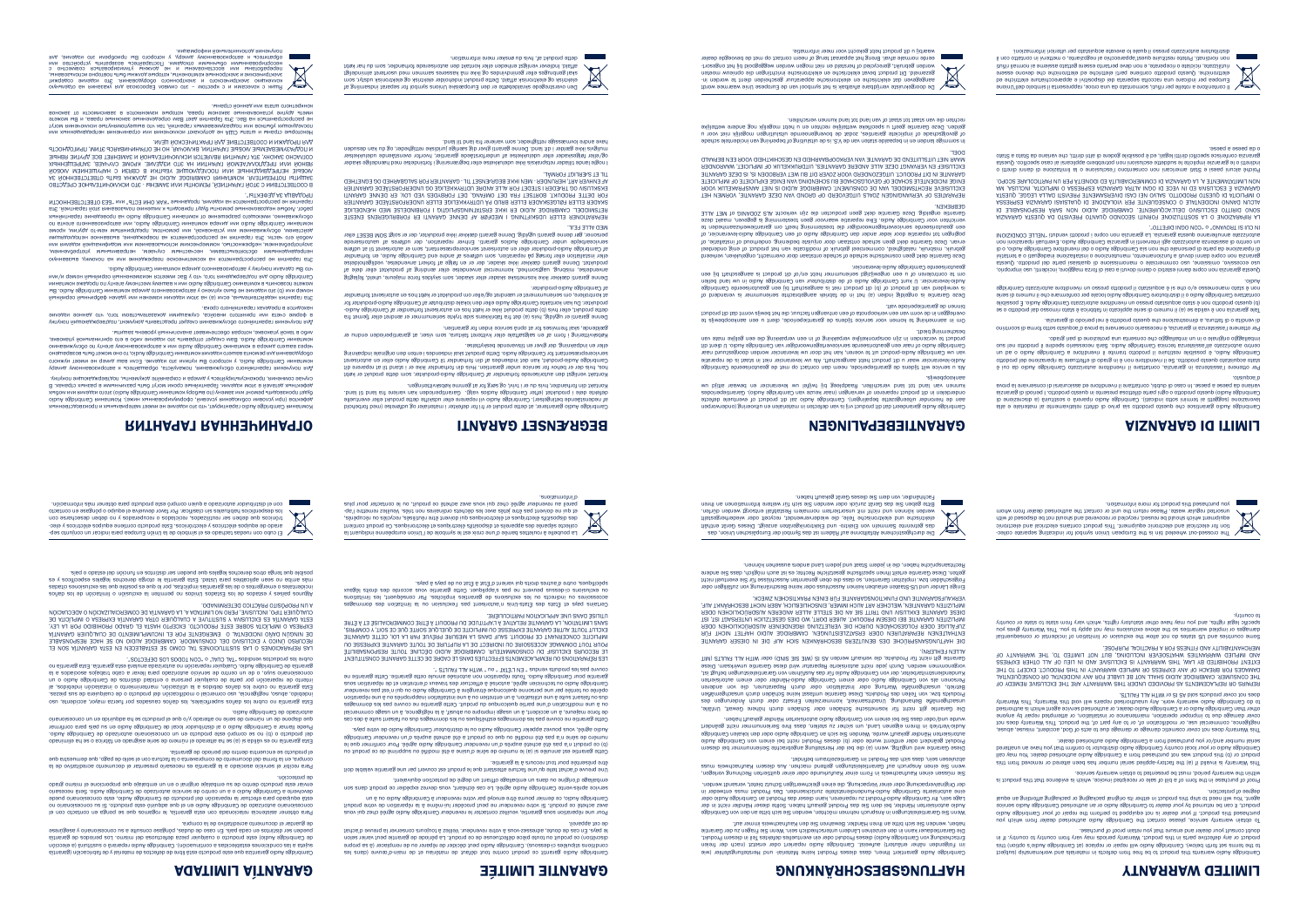# **Cambridge Audio**

# SX-60 Speakers

| <b>Sensitivity</b>                                            | 89dB                                                                    |
|---------------------------------------------------------------|-------------------------------------------------------------------------|
| <b>Frequency response</b>                                     | 41Hz - 22kHz                                                            |
| Impedance                                                     | 8 ohms                                                                  |
| <b>Drive units</b>                                            | 25mm (1") silk dome<br>165mm (6.5") doped paper cone<br>bass/mid driver |
| <b>Crossover</b>                                              | $2 - way$                                                               |
| Recommended amplifier power 20 - 100 Watts                    |                                                                         |
| <b>Magnetic shielding</b>                                     | No                                                                      |
| Speaker dimensions (h x w x d) $340 \times 200 \times 272$ mm |                                                                         |
| Weight                                                        | $5.0$ kg $(11$ lbs)                                                     |
|                                                               |                                                                         |



### www.cambridge-audio.com

#### Read all instructions

Bitte lesen Sie die gesamte Anleitung Veuillez lire toutes les instructions Lea todas las instrucciones Leggere tutte le istruzioni Lees alle instructies Læs alle instruktione Прочтите все инструкции







Vermeiden Sie Extremtemperaturen Éviter des températures extrêmes Evite temperaturas extremas Evitare temperature estreme Vermijd extreme temperaturen Undgå ekstreme temperaturer 1збегайте предельных темпера



Vermeiden Sie auf Lösungsmitteln basierende Reinigungsmittel Éviter les produits d'entretien à base de solvant Evite utilizar limpiadores basados en disolventes Evitare detergenti basati su solventi mijd schoonmaakmiddelen met oplosmidde Brug ikke rengøringsmidler med opløsningsmiddel Избегайте применения чистящих средств, содержащих растворители

#### **CABLING**

#### Avoid direct sunlight

Vermeiden Sie direkte Sonneneinstrahlung Éviter les rayons directs du soleil Evite la luz directa del sol Evitare la luce solare diretta rmijd rechtstreeks zonlicht Undgå direkte sollys Избегайте попадания прямых солнечных лучей



#### Secure all cables

Befestigen Sie alle Kabel gut Protéger tous les câbles Asegure todos los cables Fissare tutti i cavi evestig alle snoeren Sæt alle kabler godt fast Надежно закрепите все кабели

Connect speakers to your amplifier/receiver with high quality speaker cable.

IMPORTANT! Ensure positive (+) and negative (-) connections are matched.

#### VERKABELUNG

Schließen Sie die Lautsprecher mit hochwertigen Lautsprecherkabeln an Ihren Verstärker/Receiver an.

WICHTIG! Achten Sie auf die richtigen Anschlüsse, also (+) an (+) und (-) an (-).

#### CABLAGE

Connecter les enceintes à votre amplificateur/récepteur avec des câbles pour enceintes de haute qualité.

IMPORTANT ! Assurez-vous que les connexions positives (+) et négatives (-) correspondent.

#### CABLEADO

Conecte los altavoces a su amplificador/receptor con un cable de altavoces de alta calidad.

¡IMPORTANTE! Asegúrese de que las conexiones de los terminales positivo (+) y negativo (-) coincidan.



## CABLAGGIO

Collegare i diffusori all'amplificatore/sinto-amplificatore mediante cavi per diffusori di qualità elevata,

IMPORTANTE! Assicurarsi che i collegamenti positivo (+) e negativo (-) corrispondano.

#### KABELS

Gebruik hoogwaardige luidsprekerkabel om uw luidsprekers aan te sluiten op uw versterker/receiver.

BELANGRIJK! Zorg ervoor dat de positieve (+) en negatieve (-) verbindingen overeenstemmen.

#### KABELFØRING

Forbind højtalerne til din forstærker/receiver med et højtalerkabel af høj kvalitet.

VIGTIGT! Sørg for, at de positive (+) og negative (-) forbindelser passer.

#### КАБЕЛЬНЫЕ ПОДСОЕДИНЕНИЯ

Подсоединяйте динамики к вашему усилителю/ приемнику звуковыми кабелями высшего качества.

ВАЖНО! Соблюдайте правильность подключения положительных (+) и отрицательных (-) клемм.

SINGLE-WIRING / SINGLE-WIRING / CABLAGE SIMPLE / CABLEADO SIMPLE / CABLAGGIO SINGOLO / ENKELVOUDIGE BEDRADING / ENKELTLEDNING / ОДНОПРОВОДНОЕ СОЕДИНЕНИЕ